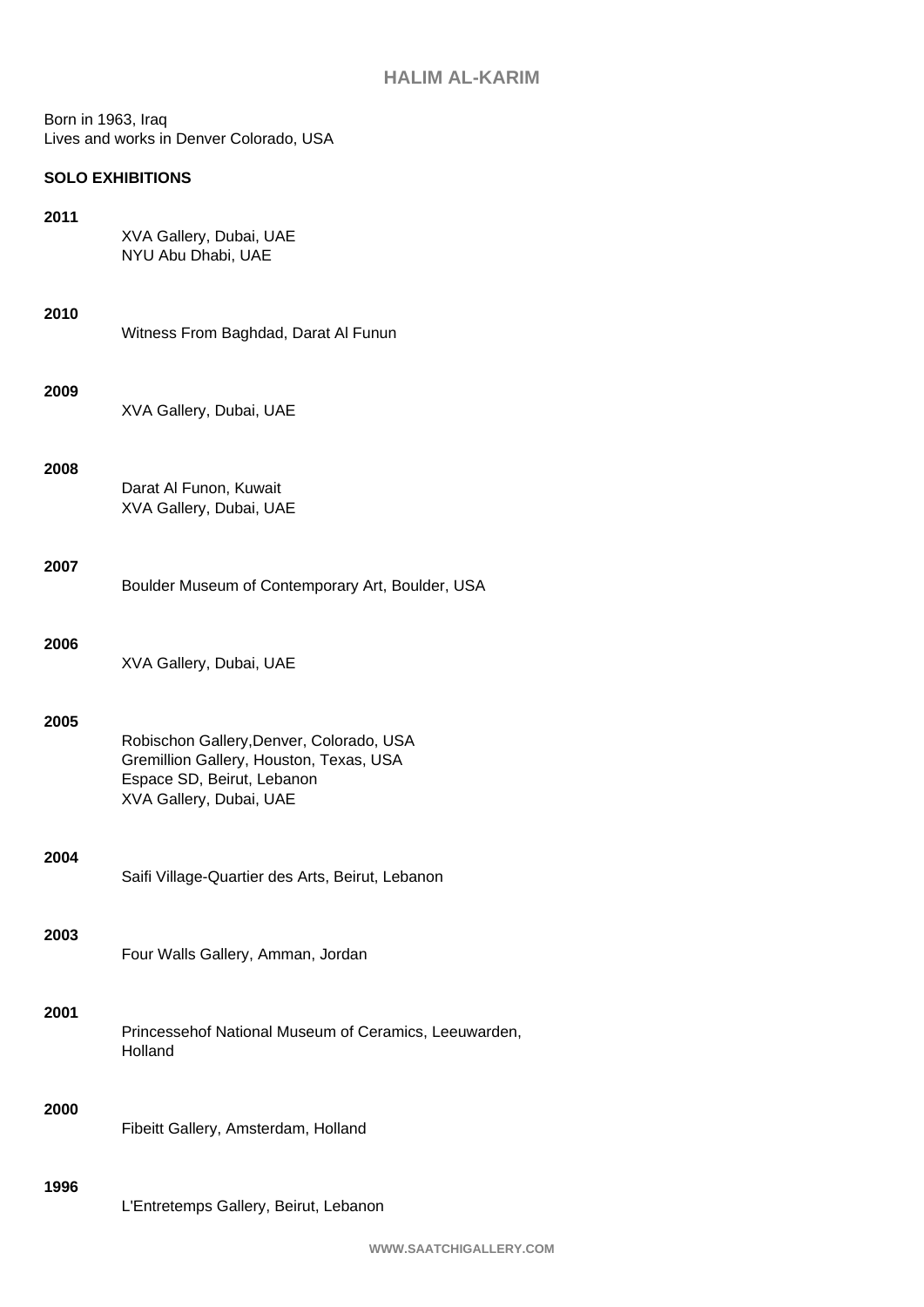# **HALIM AL-KARIM**

| 1995 | 50x70 Gallery, Beirut, Lebanon                                                                                                                                                                                                                                                                                                                                                               |
|------|----------------------------------------------------------------------------------------------------------------------------------------------------------------------------------------------------------------------------------------------------------------------------------------------------------------------------------------------------------------------------------------------|
| 1994 | Schauer Gallery, Paris, France                                                                                                                                                                                                                                                                                                                                                               |
| 1993 | French Cultural Center, Amman, Jordan                                                                                                                                                                                                                                                                                                                                                        |
| 1992 | Baladna Gallery, Amman, Jordan                                                                                                                                                                                                                                                                                                                                                               |
|      | <b>GROUP EXHIBITIONS</b>                                                                                                                                                                                                                                                                                                                                                                     |
| 2011 | Iraqi Pavilion 54th Venice Biennale, Venice Italy                                                                                                                                                                                                                                                                                                                                            |
| 2010 | Nujoom: Constellations of Arab Art from the Farjam<br>Collection, Dubai, UAE<br>Peripheral Vision, Barjeel Art Foundation, Sharjah, UAE<br>Stux Gallery, New York, USA<br>Red Line Gallery, curated by Robishon Gallery, Colorado,<br><b>USA</b><br>Milan Art Fair, Milan, Italy<br>Aspen Art, Colorado, USA<br>Behind the Mask, The New Art Gallery, Walsall, England<br>IF Galleria, Paris |
| 2009 | Saatchi Gallery, London, England<br>Bastakiya Art Fair, Dubai<br>Paul Klee Museum, Bern, Switzerland<br>Crossings Traversees, Rabat, Morocco<br>Hong Kong International Art Fair, Hong Kong<br>Arti Campi Gallery, Verona, Italy<br>Art Abu Dhabi, UAE                                                                                                                                       |
| 2008 | Art Paris, Paris, France<br>Art Paris, Abu Dhabi, UAE<br>Asian Contemporary Art Fair, New York, USA<br>Radical Gallery, Zug, Switzerland                                                                                                                                                                                                                                                     |

## **2006**

Pinceaux pour Plumes", Sursock Museum, Beirut, Lebanon Arteclásica 2006 - 3ª Feria de Arte Clásico Contemporáne,